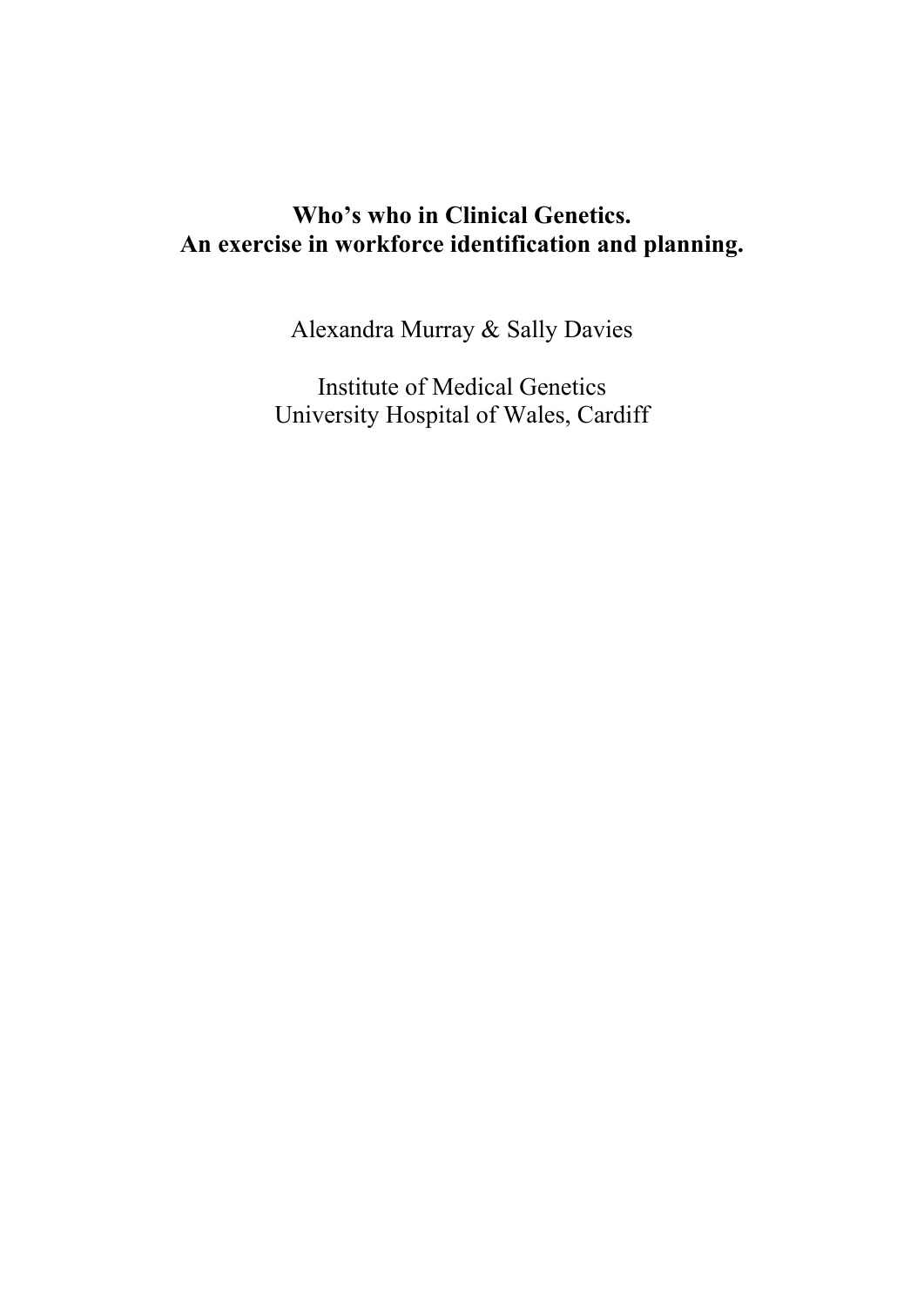## **Introduction**

Historically, workforce planning has always been difficult. In recent years, the Government has recognised the increasing impact on healthcare of advances in human genetics and the need for increased investment in genetic services. The contribution of genetic factors to common diseases is now increasingly being recog nised. Since devolution, Wales, Scotland and Northern Ireland have been independently responsible for healthcare provision including genetics services. In England the Workforce Review Team is responsible for workforce planning and it determines the number of training numbers. Although they are only responsible for trainee numbers for England, planning must take account of all trainees in the UK and Ireland since they will all be competing for consultant posts.

# **Method**

We conducted a survey of all Clinical Genetics Centres in the UK to establish the number of consultants, whole time equivalent (WTE) consultants and specialist registrars in each region as well as the proportions of full-time and part-time workers and the proportion of SpRs currently out of programme doing research.

#### **Results 1) Consultants**



There are 148 Consultant Clinical Geneticists in the UK & Ireland but only 106.8 WTE. [England: 117, 82.5 WTE]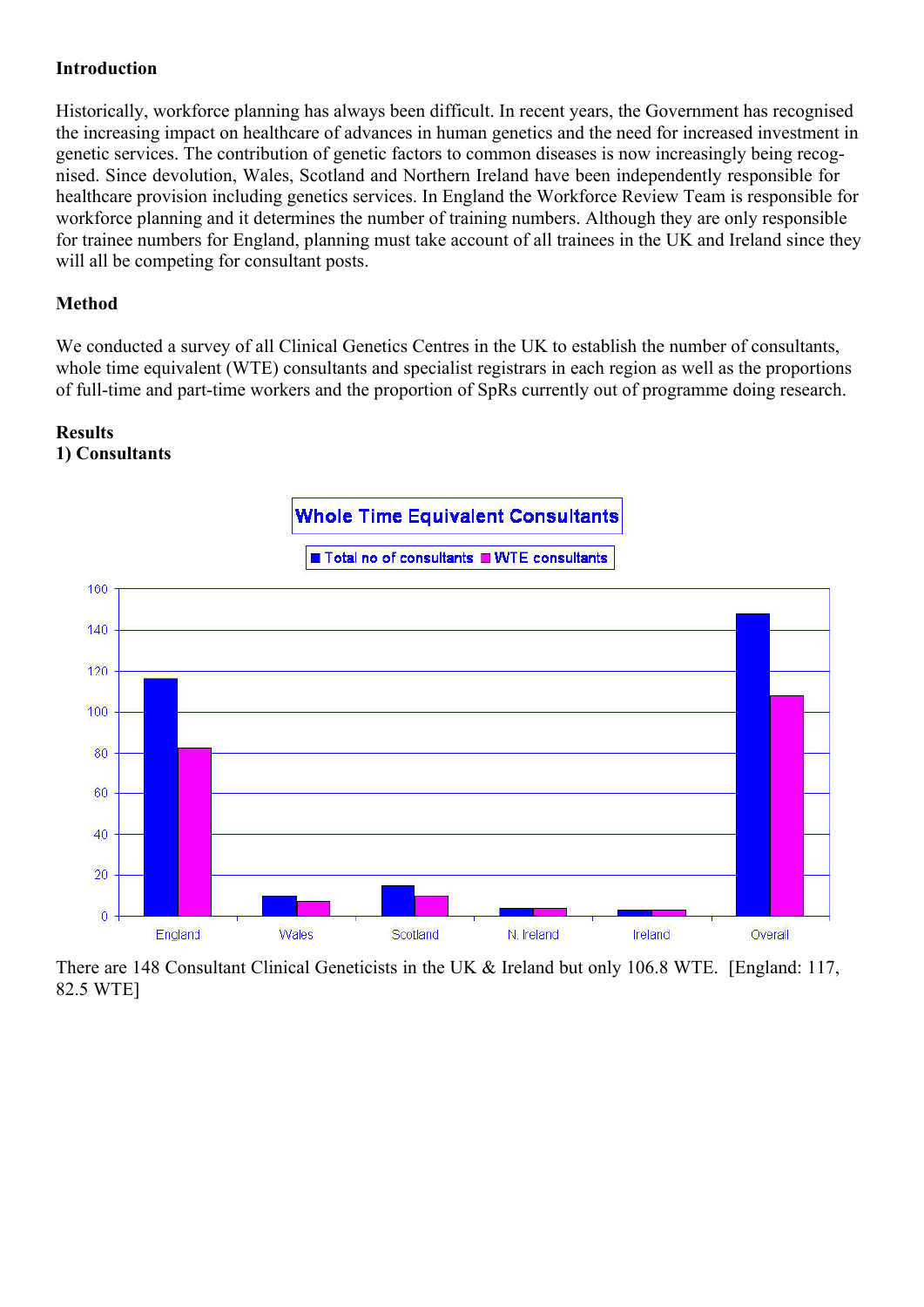**Consultants Working Part-Time** 

Total no of consultants T Part-time consultants T Part-time NHS/Academic



85/148 ( 57%) consultants in the UK & Ireland work less than full time for the NHS. [England: 73/117 (62%)]

37/148 (25%) choose to work part time. [England: 35/117 (30%)]

48/148 (32%) combine part time NHS work with academic and/or research commitments. [England: 38/117  $(32%)$ ]



37/100 (37%) consultants working exclusively for the NHS work part time. [England: 35/79 (44%)]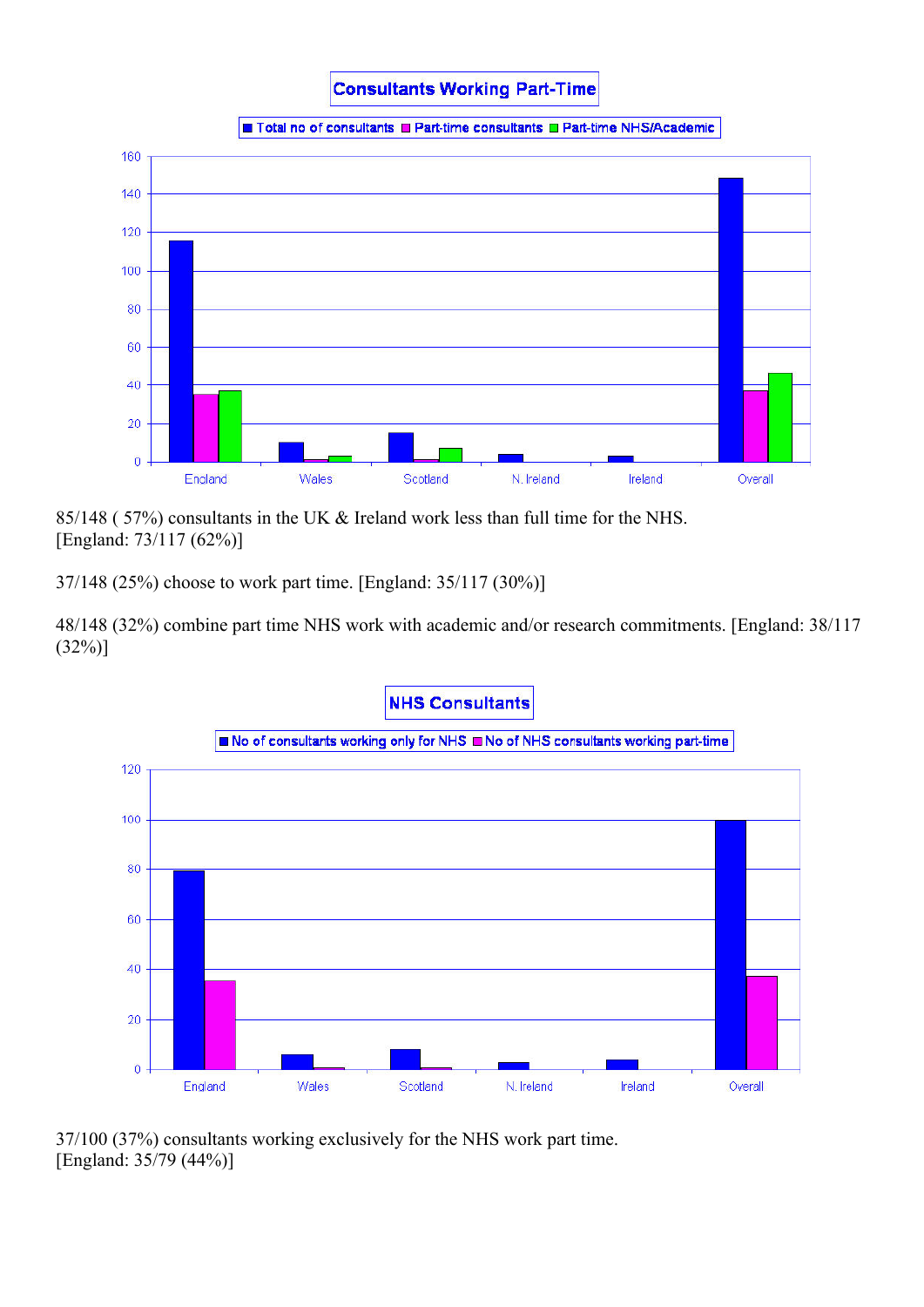# **2) Specialist Registrars**

There are 80 SpRs in Clinical Genetics in the UK & Ireland. [England: 64]







13/80 (16%) SpRs in the UK & Ireland are currently out of programme. [England: 9/64 (14%)]